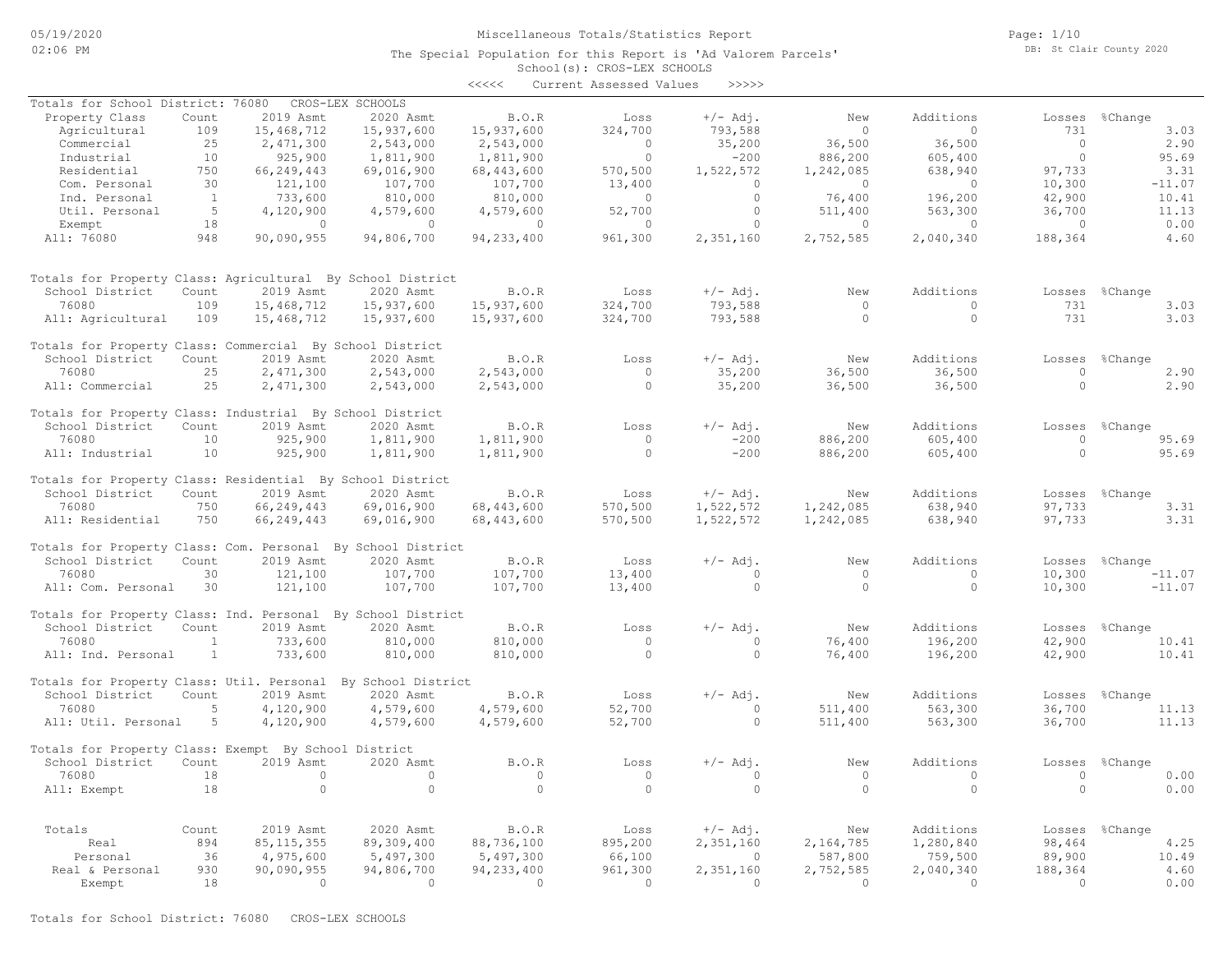| <<<< | S.E.V., Taxable and Capped Values |  |  |  | >>>>> |
|------|-----------------------------------|--|--|--|-------|
|------|-----------------------------------|--|--|--|-------|

|                                                             |              |              |                    |              | $5.2.77$ candidate and capped $0.2200$ |              |              |            |                          |              |
|-------------------------------------------------------------|--------------|--------------|--------------------|--------------|----------------------------------------|--------------|--------------|------------|--------------------------|--------------|
| Property Class                                              | Count        | 2019 SEV     | Fin SEV            | 2020 SEV     | 2019 Tax                               | Fin Tax      | 2020 Tax     | BOR Tax    | 2020 Cap                 | 2020 MCAP    |
| Agricultural                                                | 109          | 15,468,712   | 15,468,712         | 15,937,600   | 7,869,503                              | 7,869,503    | 7,877,370    | 7,877,370  | 7,867,032                | 7,867,032    |
| Commercial                                                  | 25           | 2,471,300    | 2,471,300          | 2,543,000    | 1,724,860                              | 1,724,860    | 1,782,824    | 1,782,824  | 1,794,122                | 1,794,122    |
| Industrial                                                  | 10           | 925,900      | 925,900            | 1,811,900    | 823,257                                | 823,257      | 1,584,061    | 1,584,061  | 1,586,083                | 1,586,083    |
| Residential                                                 | 750          | 66,249,443   | 66,160,143         | 68, 443, 600 | 51,940,565                             | 51,814,808   | 54,300,932   | 53,829,826 | 53,872,740               | 53, 401, 634 |
| Com. Personal                                               | 30           | 121,100      | 114,900            | 107,700      | 121,100                                | 114,900      | 107,700      | 107,700    | 107,700                  | 107,700      |
| Ind. Personal                                               | $\mathbf{1}$ | 733,600      | 733,600            | 810,000      | 733,600                                | 733,600      | 810,000      | 810,000    | 810,000                  | 810,000      |
| Util. Personal                                              | 5            | 4,120,900    | 4,125,000          | 4,579,600    | 4,120,900                              | 4,125,000    | 4,579,600    | 4,579,600  | 4,579,600                | 4,579,600    |
| Exempt                                                      | 18           | $\circ$      | $\circ$            | $\circ$      | $\circ$                                | $\circ$      | $\circ$      | $\circ$    | $\circ$                  | $\circ$      |
| All: 76080                                                  | 948          | 90,090,955   | 89,999,555         | 94, 233, 400 | 67, 333, 785                           | 67,205,928   | 71,042,487   | 70,571,381 | 70,617,277               | 70,146,171   |
| Totals for Property Class: Agricultural By School District  |              |              |                    |              |                                        |              |              |            |                          |              |
| School District                                             | Count        | 2019 SEV     | Fin SEV            | 2020 SEV     | 2019 Tax                               | Fin Tax      | 2020 Tax     | BOR Tax    | 2020 Cap                 | 2020 MCAP    |
| 76080                                                       | 109          | 15,468,712   | 15,468,712         | 15,937,600   | 7,869,503                              | 7,869,503    | 7,877,370    | 7,877,370  | 7,867,032                | 7,867,032    |
| All: Agricultural                                           | 109          | 15,468,712   | 15,468,712         | 15,937,600   | 7,869,503                              | 7,869,503    | 7,877,370    | 7,877,370  | 7,867,032                | 7,867,032    |
| Totals for Property Class: Commercial By School District    |              |              |                    |              |                                        |              |              |            |                          |              |
| School District                                             | Count        | 2019 SEV     | Fin SEV            | 2020 SEV     | 2019 Tax                               | Fin Tax      | 2020 Tax     | BOR Tax    | 2020 Cap                 | 2020 MCAP    |
| 76080                                                       | 25           | 2,471,300    | 2,471,300          | 2,543,000    | 1,724,860                              | 1,724,860    | 1,782,824    | 1,782,824  | 1,794,122                | 1,794,122    |
| All: Commercial                                             | 25           | 2,471,300    | 2,471,300          | 2,543,000    | 1,724,860                              | 1,724,860    | 1,782,824    | 1,782,824  | 1,794,122                | 1,794,122    |
| Totals for Property Class: Industrial By School District    |              |              |                    |              |                                        |              |              |            |                          |              |
| School District                                             | Count        | 2019 SEV     | Fin SEV            | 2020 SEV     | 2019 Tax                               | Fin Tax      | 2020 Tax     | BOR Tax    | 2020 Cap                 | 2020 MCAP    |
| 76080                                                       | 10           | 925,900      | 925,900            | 1,811,900    | 823,257                                | 823,257      | 1,584,061    | 1,584,061  | 1,586,083                | 1,586,083    |
| All: Industrial                                             | 10           | 925,900      | 925,900            | 1,811,900    | 823,257                                | 823,257      | 1,584,061    | 1,584,061  | 1,586,083                | 1,586,083    |
| Totals for Property Class: Residential By School District   |              |              |                    |              |                                        |              |              |            |                          |              |
| School District                                             | Count        | 2019 SEV     | Fin SEV            | 2020 SEV     | 2019 Tax                               | Fin Tax      | 2020 Tax     | BOR Tax    | 2020 Cap                 | 2020 MCAP    |
| 76080                                                       | 750          | 66,249,443   | 66,160,143         | 68,443,600   | 51,940,565                             | 51,814,808   | 54,300,932   | 53,829,826 | 53,872,740               | 53, 401, 634 |
| All: Residential                                            | 750          | 66, 249, 443 | 66,160,143         | 68, 443, 600 | 51,940,565                             | 51,814,808   | 54,300,932   | 53,829,826 | 53,872,740               | 53, 401, 634 |
| Totals for Property Class: Com. Personal By School District |              |              |                    |              |                                        |              |              |            |                          |              |
| School District                                             | Count        | 2019 SEV     | Fin SEV            | 2020 SEV     | 2019 Tax                               | Fin Tax      | 2020 Tax     | BOR Tax    | 2020 Cap                 | 2020 MCAP    |
| 76080                                                       | 30           | 121,100      | 114,900            | 107,700      | 121,100                                | 114,900      | 107,700      | 107,700    | 107,700                  | 107,700      |
| All: Com. Personal                                          | 30           | 121,100      | 114,900            | 107,700      | 121,100                                | 114,900      | 107,700      | 107,700    | 107,700                  | 107,700      |
| Totals for Property Class: Ind. Personal By School District |              |              |                    |              |                                        |              |              |            |                          |              |
| School District                                             | Count        | 2019 SEV     | Fin SEV            | 2020 SEV     | 2019 Tax                               | Fin Tax      | 2020 Tax     | BOR Tax    | 2020 Cap                 | 2020 MCAP    |
| 76080                                                       | $\mathbf{1}$ | 733,600      | 733,600            | 810,000      | 733,600                                | 733,600      | 810,000      | 810,000    | 810,000                  | 810,000      |
| All: Ind. Personal                                          | 1            | 733,600      | 733,600            | 810,000      | 733,600                                | 733,600      | 810,000      | 810,000    | 810,000                  | 810,000      |
| Totals for Property Class: Util. Personal                   |              |              | By School District |              |                                        |              |              |            |                          |              |
| School District                                             | Count        | 2019 SEV     | Fin SEV            | 2020 SEV     | 2019 Tax                               | Fin Tax      | 2020 Tax     | BOR Tax    | 2020 Cap                 | 2020 MCAP    |
| 76080                                                       | 5            | 4,120,900    | 4,125,000          | 4,579,600    | 4,120,900                              | 4,125,000    | 4,579,600    | 4,579,600  | 4,579,600                | 4,579,600    |
| All: Util. Personal                                         | 5            | 4,120,900    | 4,125,000          | 4,579,600    | 4,120,900                              | 4,125,000    | 4,579,600    | 4,579,600  | 4,579,600                | 4,579,600    |
| Totals for Property Class: Exempt By School District        |              |              |                    |              |                                        |              |              |            |                          |              |
| School District                                             | Count        | 2019 SEV     | Fin SEV            | 2020 SEV     | 2019 Tax                               | Fin Tax      | 2020 Tax     | BOR Tax    | 2020 Cap                 | 2020 MCAP    |
| 76080                                                       | 18           | $\circ$      | $\circ$            | $\circ$      | $\circ$                                | $\circ$      | $\circ$      | $\circ$    | $\circ$                  | $\circ$      |
| All: Exempt                                                 | 18           | $\circ$      | $\circ$            | $\circ$      | $\circ$                                | $\circ$      | $\circ$      | $\circ$    | $\circ$                  | $\circ$      |
| Totals                                                      | Count        | 2019 SEV     | Fin SEV            | 2020 SEV     | 2019 Tax                               | Fin Tax      | 2020 Tax     | BOR Tax    |                          | 2020 MCAP    |
| Real                                                        | 894          | 85, 115, 355 | 85,026,055         | 88,736,100   | 62, 358, 185                           | 62, 232, 428 | 65, 545, 187 | 65,074,081 | 2020 Cap<br>65, 119, 977 | 64,648,871   |
| Personal                                                    | 36           | 4,975,600    | 4,973,500          | 5,497,300    | 4,975,600                              | 4,973,500    | 5,497,300    | 5,497,300  | 5,497,300                | 5,497,300    |
| Real & Personal                                             | 930          | 90,090,955   | 89,999,555         | 94, 233, 400 | 67, 333, 785                           | 67,205,928   | 71,042,487   | 70,571,381 | 70,617,277               | 70,146,171   |
| Exempt                                                      | 18           | $\Omega$     | $\overline{0}$     | $\Omega$     | $\Omega$                               | $\Omega$     | $\Omega$     | $\Omega$   | $\Omega$                 | $\circ$      |
|                                                             |              |              |                    |              |                                        |              |              |            |                          |              |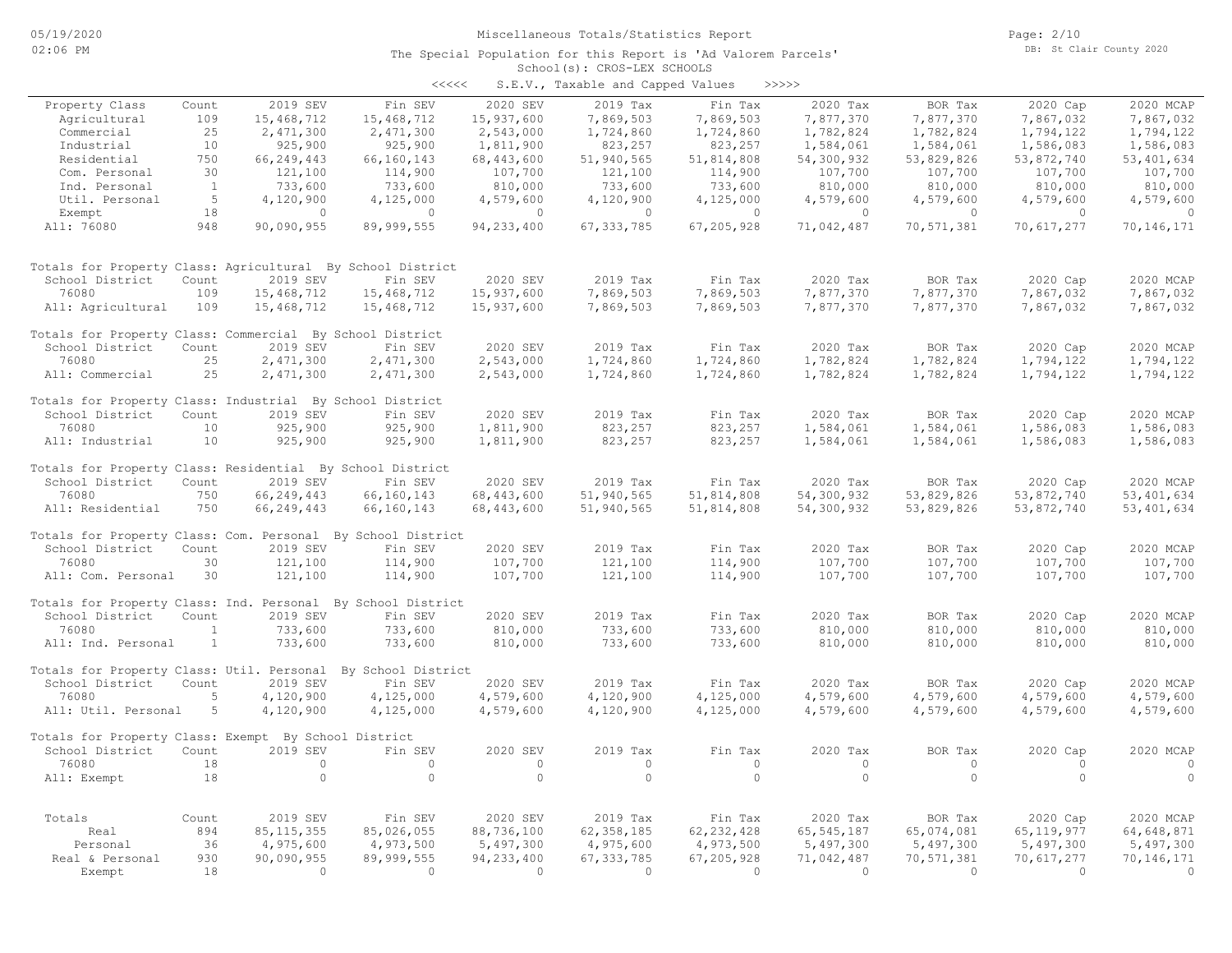The Special Population for this Report is 'Ad Valorem Parcels'

Page: 3/10 DB: St Clair County 2020

#### School(s): CROS-LEX SCHOOLS <<<<< PRE/MBT Percentage Times S.E.V. >>>>>

| Totals for School District: 76080                            |                |                | CROS-LEX SCHOOLS     |                                       |                |                  |                |                |                |
|--------------------------------------------------------------|----------------|----------------|----------------------|---------------------------------------|----------------|------------------|----------------|----------------|----------------|
| Property Class                                               | Count          | 2019 ORIG      | 2019 ORIG            | Final PRE                             | Final          | W/O Winter       | W/O Winter     | 2020 ORIG      | 2020 ORIG      |
|                                                              |                | PRE            | Non-PRE              |                                       | Non-PRE        | PRE              | Non-PRE        | PRE            | Non-PRE        |
| Agricultural 106                                             |                | 14,881,913     | 586,799              | 14,881,913                            | 586,799        | 14,881,913       | 586,799        | 15, 313, 601   | 623,999        |
| Commercial                                                   | $\sim$ 1       | 28,935         |                      | 28,935                                | 2,442,365      | 28,935           | 2,442,365      | 32,535         | 2,510,465      |
| Industrial                                                   | $\overline{0}$ | $\overline{0}$ | 2,442,365<br>925,900 | $\begin{array}{c} 0 \\ 0 \end{array}$ | 925,900        | $201 - 1$        | 925,900        | $\overline{a}$ | 1,811,900      |
|                                                              | 538            | 52,690,190     | 13,559,253           | 53,241,690                            | 12,918,453     | 52,847,690       | 13, 312, 453   | 55, 247, 129   | 13, 196, 471   |
| Residential<br>Com Personal<br>Com. Personal                 | 30             | 121,100        | $\overline{0}$       |                                       | $\overline{0}$ | 114,900          | $\overline{0}$ | 107,700        | $\overline{0}$ |
| Ind. Personal                                                | $\sim$ 1       | 733,600        | $\overline{0}$       | 114,900<br>733,600                    | $\overline{0}$ | 733,600          | $\overline{0}$ | 810,000        | $\overline{0}$ |
| Util. Personal                                               | $\overline{0}$ | $\overline{0}$ | 4,120,900            | $\overline{0}$                        | 4,125,000      | $\overline{0}$   | 4,125,000      | $\overline{0}$ | 4,579,600      |
| Exempt                                                       | 1              | $\overline{0}$ | $\overline{0}$       | $\overline{0}$                        | $\sim$ 0       | $\overline{0}$   | $\overline{0}$ | $\overline{0}$ | $\sim$ 0       |
| All: 76080                                                   | 677            | 68, 455, 738   | 21,635,217           | 69,001,038                            | 20,998,517     | 68,607,038       | 21,392,517     | 71,510,965     | 22,722,435     |
|                                                              |                |                |                      |                                       |                |                  |                |                |                |
| Totals for Property Class: Agricultural By School District   |                |                |                      |                                       |                |                  |                |                |                |
| School District                                              | Count          | 2019 ORIG      | 2019 ORIG            | Final PRE                             | Final          | W/O Winter       | W/O Winter     | 2020 ORIG      | 2020 ORIG      |
|                                                              |                | PRE            | $Non-PRE$            |                                       | Non-PRE        | PRE              | Non-PRE        | PRE            | Non-PRE        |
| 76080                                                        | 106            | 14,881,913     | 586,799              | 14,881,913                            | 586,799        | 14,881,913       | 586,799        | 15, 313, 601   | 623,999        |
| All: Agricultural 106                                        |                | 14,881,913     | 586,799              | 14,881,913                            | 586,799        | 14,881,913       | 586,799        | 15, 313, 601   | 623,999        |
| Totals for Property Class: Commercial By School District     |                |                |                      |                                       |                |                  |                |                |                |
| School District Count                                        |                | 2019 ORIG      | 2019 ORIG            | Final PRE                             | Final          | W/O Winter       | W/O Winter     | 2020 ORIG      | 2020 ORIG      |
|                                                              |                | PRE            | Non-PRE              |                                       | Non-PRE        | PRE              | Non-PRE        | PRE            | Non-PRE        |
| 76080                                                        | $\mathbf{1}$   | 28,935         | 2,442,365            | 28,935                                | 2,442,365      | 28,935           | 2,442,365      | 32,535         | 2,510,465      |
| All: Commercial                                              | 1              | 28,935         | 2,442,365            | 28,935                                | 2,442,365      | 28,935           | 2,442,365      | 32,535         | 2,510,465      |
| Totals for Property Class: Industrial By School District     |                |                |                      |                                       |                |                  |                |                |                |
| School District                                              | Count          | 2019 ORIG      | 2019 ORIG            | Final PRE                             | Final          | W/O Winter       | W/O Winter     | 2020 ORIG      | 2020 ORIG      |
|                                                              |                | PRE            | Non-PRE              |                                       | Non-PRE        | PRE              | Non-PRE        | PRE            | Non-PRE        |
| 76080                                                        | $\circ$        | $\overline{0}$ | 925,900              | $\circ$                               | 925,900        | $\overline{0}$   | 925,900        | $\overline{0}$ | 1,811,900      |
| All: Industrial                                              | $\circ$        | $\overline{0}$ | 925,900              | $\overline{0}$                        | 925,900        | $\overline{0}$   | 925,900        | $\Omega$       | 1,811,900      |
|                                                              |                |                |                      |                                       |                |                  |                |                |                |
| Totals for Property Class: Residential By School District    |                |                |                      |                                       |                |                  |                |                |                |
| School District Count                                        |                | 2019 ORIG      | 2019 ORIG            | Final PRE                             | Final          | W/O Winter       | W/O Winter     | 2020 ORIG      | 2020 ORIG      |
|                                                              |                | PRE            | Non-PRE              |                                       | Non-PRE        | PRE              | Non-PRE        | PRE            | Non-PRE        |
| 76080                                                        | 538            | 52,690,190     | 13,559,253           | 53,241,690                            | 12,918,453     | 52,847,690       | 13, 312, 453   | 55, 247, 129   | 13, 196, 471   |
| All: Residential                                             | 538            | 52,690,190     | 13,559,253           | 53,241,690                            | 12,918,453     | 52,847,690       | 13, 312, 453   | 55, 247, 129   | 13,196,471     |
|                                                              |                |                |                      |                                       |                |                  |                |                |                |
| Totals for Property Class: Com. Personal By School District  |                |                |                      |                                       |                |                  |                |                |                |
| School District Count                                        |                | 2019 ORIG      | 2019 ORIG            | Final PRE                             | Final          | W/O Winter       | W/O Winter     | 2020 ORIG      | 2020 ORIG      |
|                                                              |                | PRE            | Non-PRE              |                                       | Non-PRE        | PRE              | Non-PRE        | PRE            | Non-PRE        |
| 76080                                                        | 30             | 121,100        | $\overline{0}$       | 114,900                               | $\overline{0}$ | 114,900          | $\Omega$       | 107,700        | $\sim$ 0       |
| All: Com. Personal 30                                        |                | 121,100        | $\overline{0}$       | 114,900                               | $\overline{0}$ | 114,900          | $\circ$        | 107,700        | $\overline{0}$ |
| Totals for Property Class: Ind. Personal By School District  |                |                |                      |                                       |                |                  |                |                |                |
| School District                                              | Count          | 2019 ORIG      | 2019 ORIG            | Final PRE                             | Final          | W/O Winter       | W/O Winter     | 2020 ORIG      | 2020 ORIG      |
|                                                              |                | PRE            | Non-PRE              |                                       | Non-PRE        | PRE              | Non-PRE        | PRE            | Non-PRE        |
| 76080                                                        | $\mathbf{1}$   | 733,600        | $\overline{0}$       | 733,600                               | $\sim$ 0       | 733,600          | $\circ$        | 810,000        | $\overline{0}$ |
| All: Ind. Personal                                           | $\overline{1}$ | 733,600        | $\circ$              | 733,600                               | $\overline{0}$ | 733,600          | $\Omega$       | 810,000        | $\Omega$       |
|                                                              |                |                |                      |                                       |                |                  |                |                |                |
| Totals for Property Class: Util. Personal By School District |                |                |                      |                                       |                |                  |                |                |                |
| School District Count 2019 ORIG 2019 ORIG Final PRE          |                |                |                      |                                       |                | Final W/O Winter | W/O Winter     | 2020 ORIG      | 2020 ORIG      |
|                                                              |                | PRE            | Non-PRE              |                                       | Non-PRE        | PRE              | Non-PRE        | PRE            | Non-PRE        |
| 76080                                                        | $\mathbf{0}$   | $\circ$        | 4,120,900            | 0                                     | 4,125,000      | $\circ$          | 4,125,000      | $\circ$        | 4,579,600      |
| All: Util. Personal                                          | $\circ$        | $\circ$        | 4,120,900            | $\circ$                               | 4,125,000      | $\circ$          | 4,125,000      | $\circ$        | 4,579,600      |
|                                                              |                |                |                      |                                       |                |                  |                |                |                |
| Totals for Property Class: Exempt By School District         |                |                |                      |                                       |                |                  |                |                |                |
| School District                                              | Count          | 2019 ORIG      | 2019 ORIG            | Final PRE                             | Final          | W/O Winter       | W/O Winter     | 2020 ORIG      | 2020 ORIG      |
|                                                              |                | PRE            | Non-PRE              |                                       | Non-PRE        | PRE              | Non-PRE        | PRE            | Non-PRE        |
| 76080                                                        | $\mathbf{1}$   | 0              | 0                    | $\circ$                               | 0              | $\circ$          | 0              | $\circ$        | 0              |
| All: Exempt                                                  | 1              | $\circ$        | $\mathbb O$          | $\mathbb O$                           | $\circ$        | $\circ$          | $\circ$        | $\circ$        | $\circ$        |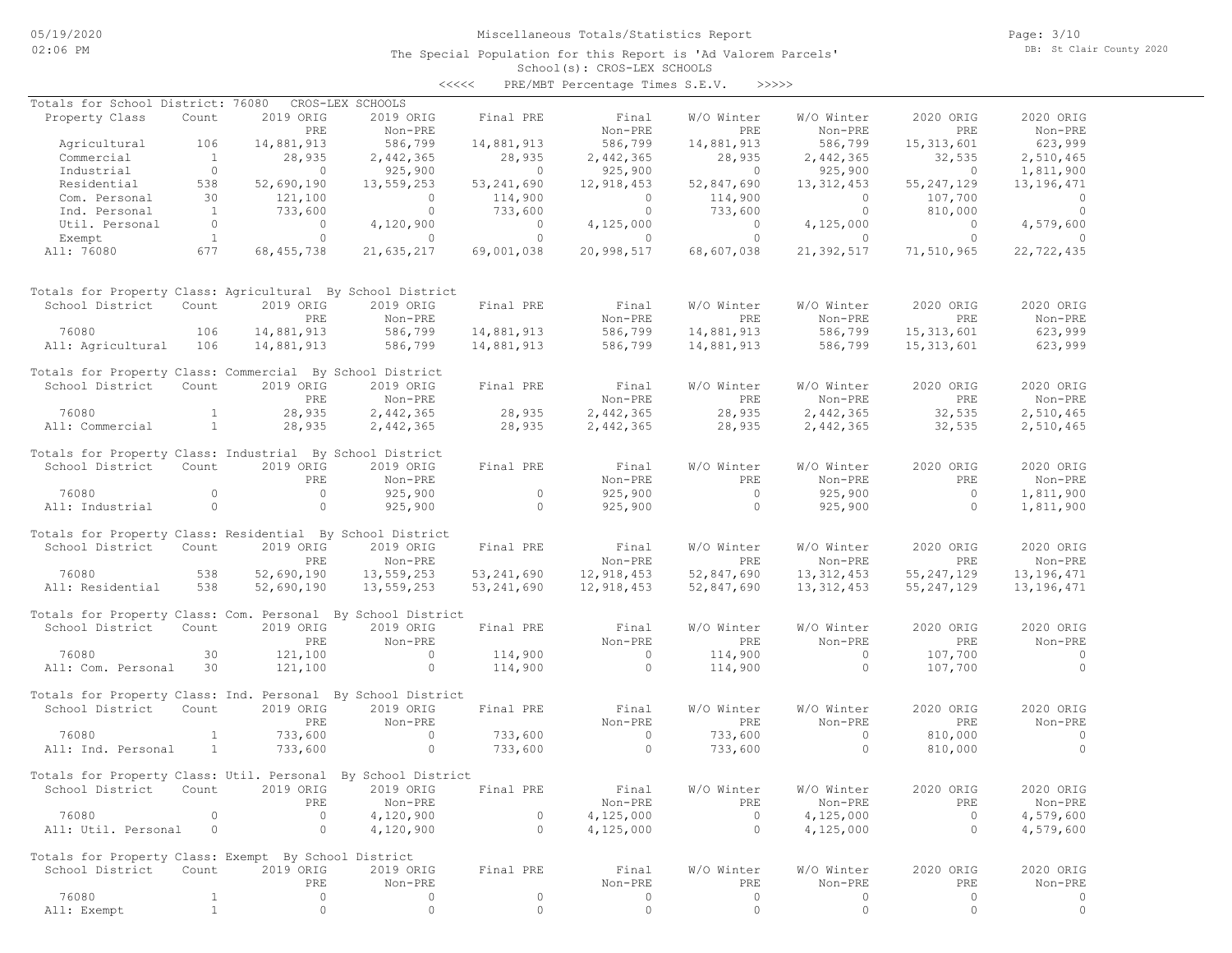The Special Population for this Report is 'Ad Valorem Parcels'

Page: 4/10 DB: St Clair County 2020

# School(s): CROS-LEX SCHOOLS

<<<<< PRE/MBT Percentage Times S.E.V. >>>>>

| Totals             | Count | 2019 ORIG<br>PRE | 2019 ORIG<br>Non-PRE | Final PRE  | Final<br>Non-PRE | Winter<br>W/O<br>PRE | W/O Winter<br>Non-PRE | 2020 ORIG<br>PRE | 2020 ORIG<br>Non-PRE |
|--------------------|-------|------------------|----------------------|------------|------------------|----------------------|-----------------------|------------------|----------------------|
| Real               | 645   | 67,601,038       | 17,514,317           | 68,152,538 | 16,873,517       | 67,758,538           | 17,267,517            | 70,593,265       | 18, 142, 835         |
| Personal           | 31    | 854,700          | 4,120,900            | 848,500    | 4,125,000        | 848,500              | 4,125,000             | 917,700          | 4,579,600            |
| & Personal<br>Real | 676   | 68,455,738       | 21,635,217           | 69,001,038 | 20,998,517       | 68,607,038           | 21,392,517            | 71,510,965       | 22,722,435           |
| Exempt             |       |                  |                      |            |                  |                      |                       |                  |                      |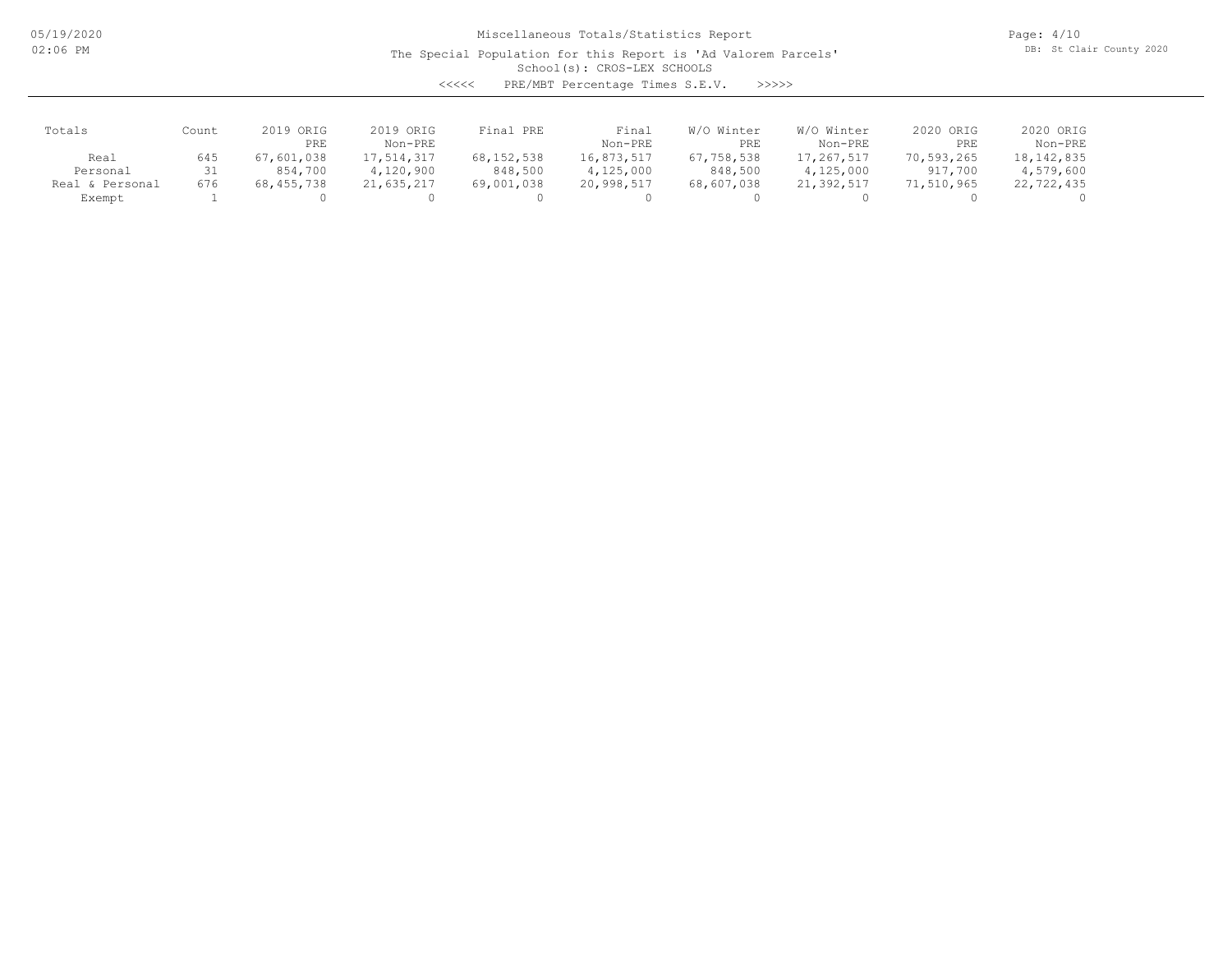The Special Population for this Report is 'Ad Valorem Parcels'

Page: 5/10 DB: St Clair County 2020

#### School(s): CROS-LEX SCHOOLS <<<<< PRE/MBT Percentage Times Taxable >>>>>

| Totals for School District: 76080                            |                |            | CROS-LEX SCHOOLS                    |            |                |                  |                |                |                |
|--------------------------------------------------------------|----------------|------------|-------------------------------------|------------|----------------|------------------|----------------|----------------|----------------|
| Property Class                                               | Count          | 2019 ORIG  | 2019 ORIG                           | Final PRE  | Final          | W/O Winter       | W/O Winter     | 2020 ORIG      | 2020 ORIG      |
|                                                              |                | PRE        | Non-PRE                             |            | Non-PRE        | PRE              | Non-PRE        | PRE            | Non-PRE        |
| Agricultural                                                 | 106            | 7,549,312  | 320,191                             | 7,549,312  | 320,191        | 7,549,312        | 320,191        | 7,551,096      | 326,274        |
| Commercial                                                   | $\overline{1}$ | 25,021     | 1,699,839                           | 25,021     | 1,699,839      | 25,021           | 1,699,839      | 25,497         | 1,757,327      |
| Industrial                                                   | $\circ$        | $\sim$ 0   | 823,257                             | $\sim$ 0   | 823,257        | $\circ$          | 823,257        | $\overline{0}$ | 1,584,061      |
| Residential                                                  | 538            | 41,259,904 | 10,680,661                          | 41,698,086 | 10, 116, 722   | 41, 312, 082     | 10,502,726     | 43, 333, 308   | 10,496,518     |
| Com. Personal                                                | 30             | 121,100    | $\overline{0}$                      | 114,900    | $\circ$        | 114,900          | $\overline{0}$ | 107,700        | $\overline{0}$ |
| Ind. Personal                                                | $\overline{1}$ | 733,600    | $\circ$                             | 733,600    | $\circ$        | 733,600          | $\circ$        | 810,000        | $\overline{0}$ |
| Util. Personal                                               | $\overline{0}$ | $\circ$    | 4,120,900                           | $\Omega$   | 4,125,000      | $\circ$          | 4,125,000      | $\Omega$       | 4,579,600      |
| Exempt                                                       | $\overline{1}$ | $\circ$    | $\circ$                             | $\circ$    | $\circ$        | $\circ$          | $\circ$        | $\circ$        | $\Omega$       |
| All: 76080                                                   | 677            | 49,688,937 | 17,644,848                          | 50,120,919 | 17,085,009     | 49,734,915       | 17, 471, 013   | 51,827,601     | 18,743,780     |
| Totals for Property Class: Agricultural By School District   |                |            |                                     |            |                |                  |                |                |                |
| School District                                              | Count          | 2019 ORIG  | 2019 ORIG                           | Final PRE  | Final          | W/O Winter       | W/O Winter     | 2020 ORIG      | 2020 ORIG      |
|                                                              |                | PRE        | Non-PRE                             |            | Non-PRE        | PRE              | Non-PRE        | PRE            | Non-PRE        |
| 76080                                                        | 106            | 7,549,312  | 320,191                             | 7,549,312  | 320,191        | 7,549,312        | 320,191        | 7,551,096      | 326,274        |
| All: Agricultural                                            | 106            | 7,549,312  | 320,191                             | 7,549,312  | 320,191        | 7,549,312        | 320,191        | 7,551,096      | 326,274        |
|                                                              |                |            |                                     |            |                |                  |                |                |                |
| Totals for Property Class: Commercial By School District     |                |            |                                     |            |                |                  |                |                |                |
| School District                                              | Count          | 2019 ORIG  | 2019 ORIG                           | Final PRE  | Final          | W/O Winter       | W/O Winter     | 2020 ORIG      | 2020 ORIG      |
|                                                              |                | PRE        | Non-PRE                             |            | Non-PRE        | PRE              | Non-PRE        | PRE            | Non-PRE        |
| 76080                                                        | $\mathbf{1}$   | 25,021     | 1,699,839                           | 25,021     | 1,699,839      | 25,021           | 1,699,839      | 25,497         | 1,757,327      |
| All: Commercial                                              | 1              | 25,021     | 1,699,839                           | 25,021     | 1,699,839      | 25,021           | 1,699,839      | 25,497         | 1,757,327      |
|                                                              |                |            |                                     |            |                |                  |                |                |                |
| Totals for Property Class: Industrial By School District     |                |            |                                     |            |                |                  |                |                |                |
| School District                                              | Count          | 2019 ORIG  | 2019 ORIG                           | Final PRE  | Final          | W/O Winter       | W/O Winter     | 2020 ORIG      | 2020 ORIG      |
|                                                              |                | PRE        | Non-PRE                             |            | Non-PRE        | PRE              | Non-PRE        | PRE            | Non-PRE        |
| 76080                                                        | $\circ$        | $\circ$    | 823,257                             | $\circ$    | 823,257        | $\circ$          | 823,257        | $\overline{0}$ | 1,584,061      |
| All: Industrial                                              | $\circ$        | $\circ$    |                                     | $\circ$    |                | $\circ$          | 823,257        | $\Omega$       |                |
|                                                              |                |            | 823,257                             |            | 823,257        |                  |                |                | 1,584,061      |
| Totals for Property Class: Residential By School District    |                |            |                                     |            |                |                  |                |                |                |
| School District                                              | Count          | 2019 ORIG  | 2019 ORIG                           | Final PRE  | Final          | W/O Winter       | W/O Winter     | 2020 ORIG      | 2020 ORIG      |
|                                                              |                |            |                                     |            |                | <b>PRE</b>       |                | PRE            |                |
|                                                              |                | PRE        | Non-PRE                             |            | Non-PRE        |                  | $Non-PRE$      |                | Non-PRE        |
| 76080                                                        | 538            | 41,259,904 | 10,680,661                          | 41,698,086 | 10, 116, 722   | 41, 312, 082     | 10,502,726     | 43, 333, 308   | 10,496,518     |
| All: Residential                                             | 538            | 41,259,904 | 10,680,661                          | 41,698,086 | 10, 116, 722   | 41, 312, 082     | 10,502,726     | 43, 333, 308   | 10,496,518     |
|                                                              |                |            |                                     |            |                |                  |                |                |                |
| Totals for Property Class: Com. Personal By School District  |                |            |                                     |            |                |                  |                |                |                |
| School District                                              | Count          | 2019 ORIG  | 2019 ORIG                           | Final PRE  | Final          | W/O Winter       | W/O Winter     | 2020 ORIG      | 2020 ORIG      |
|                                                              |                | <b>PRE</b> | Non-PRE                             |            | Non-PRE        | PRE              | Non-PRE        | <b>PRE</b>     | Non-PRE        |
| 76080                                                        | 30             | 121,100    | $\circ$                             | 114,900    | $\circ$        | 114,900          | $\circ$        | 107,700        | $\overline{0}$ |
| All: Com. Personal                                           | 30             | 121,100    | $\circ$                             | 114,900    | $\circ$        | 114,900          | $\circ$        | 107,700        | $\Omega$       |
|                                                              |                |            |                                     |            |                |                  |                |                |                |
| Totals for Property Class: Ind. Personal By School District  |                |            |                                     |            |                |                  |                |                |                |
| School District                                              | Count          | 2019 ORIG  | 2019 ORIG                           | Final PRE  | Final          | W/O Winter       | W/O Winter     | 2020 ORIG      | 2020 ORIG      |
|                                                              |                | PRE        | Non-PRE                             |            | Non-PRE        | PRE              | Non-PRE        | PRE            | Non-PRE        |
| 76080                                                        | $\mathbf{1}$   | 733,600    | $\circ$                             | 733,600    | $\overline{0}$ | 733,600          | $\circ$        | 810,000        | $\overline{0}$ |
| All: Ind. Personal                                           | $\mathbf{1}$   | 733,600    | $\circ$                             | 733,600    | $\overline{0}$ | 733,600          | $\circ$        | 810,000        | $\Omega$       |
|                                                              |                |            |                                     |            |                |                  |                |                |                |
| Totals for Property Class: Util. Personal By School District |                |            |                                     |            |                |                  |                |                |                |
| School District                                              |                |            | Count 2019 ORIG 2019 ORIG Final PRE |            |                | Final W/O Winter | W/O Winter     | 2020 ORIG      | 2020 ORIG      |
|                                                              |                | PRE        | Non-PRE                             |            | Non-PRE        | PRE              | Non-PRE        | PRE            | Non-PRE        |
| 76080                                                        | 0              | $\circ$    | 4,120,900                           | $\circ$    | 4,125,000      | 0                | 4,125,000      | 0              | 4,579,600      |
| All: Util. Personal                                          | 0              | $\circ$    | 4,120,900                           | $\circ$    | 4,125,000      | $\circ$          | 4,125,000      | $\circ$        | 4,579,600      |
|                                                              |                |            |                                     |            |                |                  |                |                |                |
| Totals for Property Class: Exempt By School District         |                |            |                                     |            |                |                  |                |                |                |
| School District                                              | Count          | 2019 ORIG  | 2019 ORIG                           | Final PRE  | Final          | W/O Winter       | W/O Winter     | 2020 ORIG      | 2020 ORIG      |
|                                                              |                | PRE        | Non-PRE                             |            | Non-PRE        | PRE              | Non-PRE        | PRE            | Non-PRE        |
| 76080                                                        | $\mathbf{1}$   | 0          | 0                                   | 0          | 0              | 0                | 0              | 0              | 0              |
| All: Exempt                                                  | $\mathbf{1}$   | $\circ$    | $\circ$                             | 0          | $\circ$        | 0                | $\circ$        | $\mathbb O$    | $\circ$        |
|                                                              |                |            |                                     |            |                |                  |                |                |                |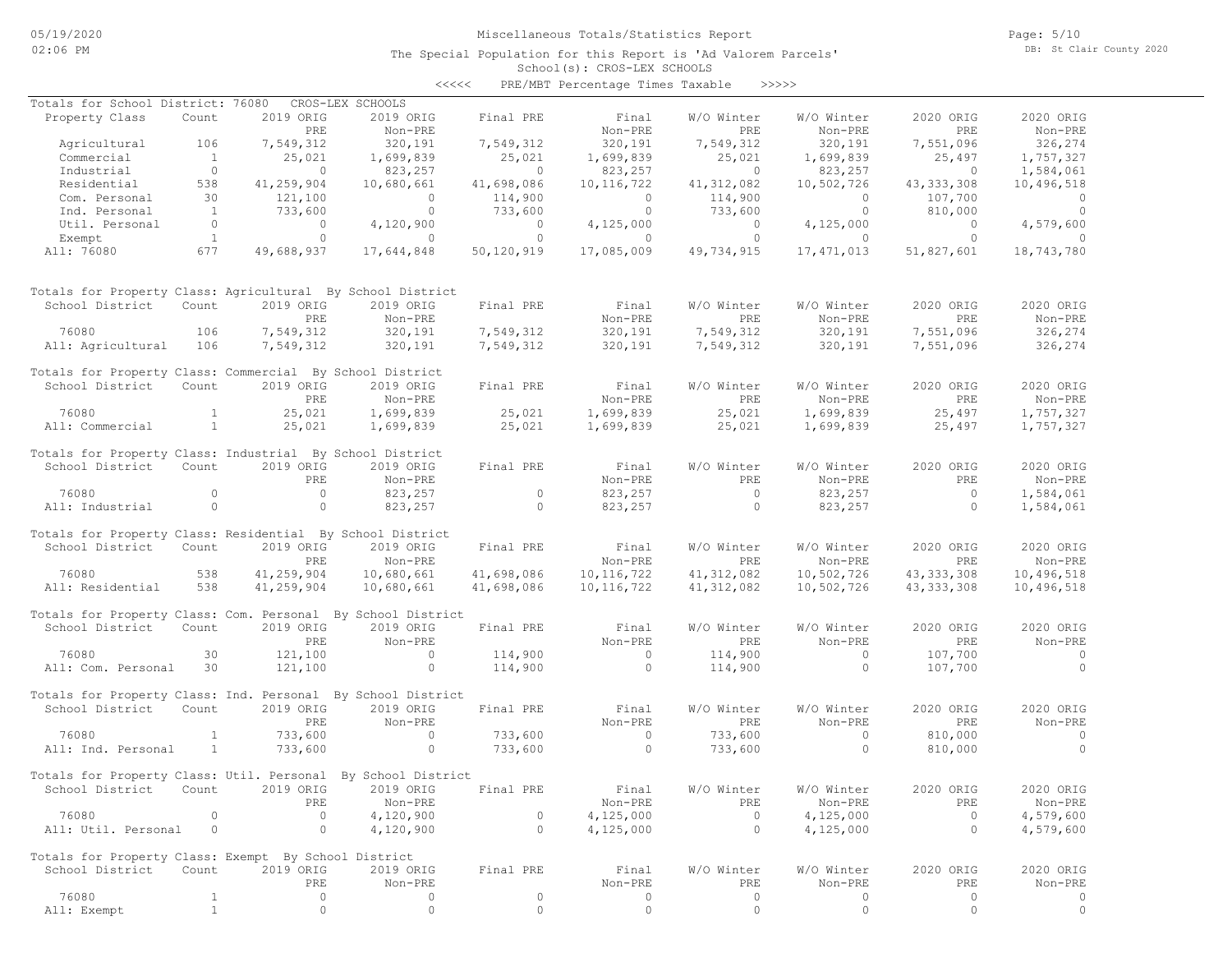The Special Population for this Report is 'Ad Valorem Parcels'

Page: 6/10 DB: St Clair County 2020

# School(s): CROS-LEX SCHOOLS

| くくくくく | PRE/MBT Percentage Times Taxable |  |  | >>>>> |
|-------|----------------------------------|--|--|-------|
|-------|----------------------------------|--|--|-------|

| Totals             | Count | 2019 ORIG<br>PRE | 2019 ORIG<br>Non-PRE | Final PRE    | Final<br>Non-PRE | Winter<br>W/O<br>PRE | W/O Winter<br>Non-PRE | 2020 ORIG<br>PRE | 2020 ORIG<br>Non-PRE |
|--------------------|-------|------------------|----------------------|--------------|------------------|----------------------|-----------------------|------------------|----------------------|
| Real               | 645   | 48,834,237       | 13,523,948           | 49, 272, 419 | 12,960,009       | 48,886,415           | 13,346,013            | 50,909,901       | 14,164,180           |
| Personal           | 31    | 854,700          | 4,120,900            | 848,500      | 4,125,000        | 848,500              | 4,125,000             | 917,700          | 4,579,600            |
| & Personal<br>Real | 676   | 49,688,937       | 17,644,848           | 50,120,919   | 17,085,009       | 49,734,915           | 17, 471, 013          | 51,827,601       | 18,743,780           |
| Exempt             |       |                  |                      |              |                  |                      |                       |                  |                      |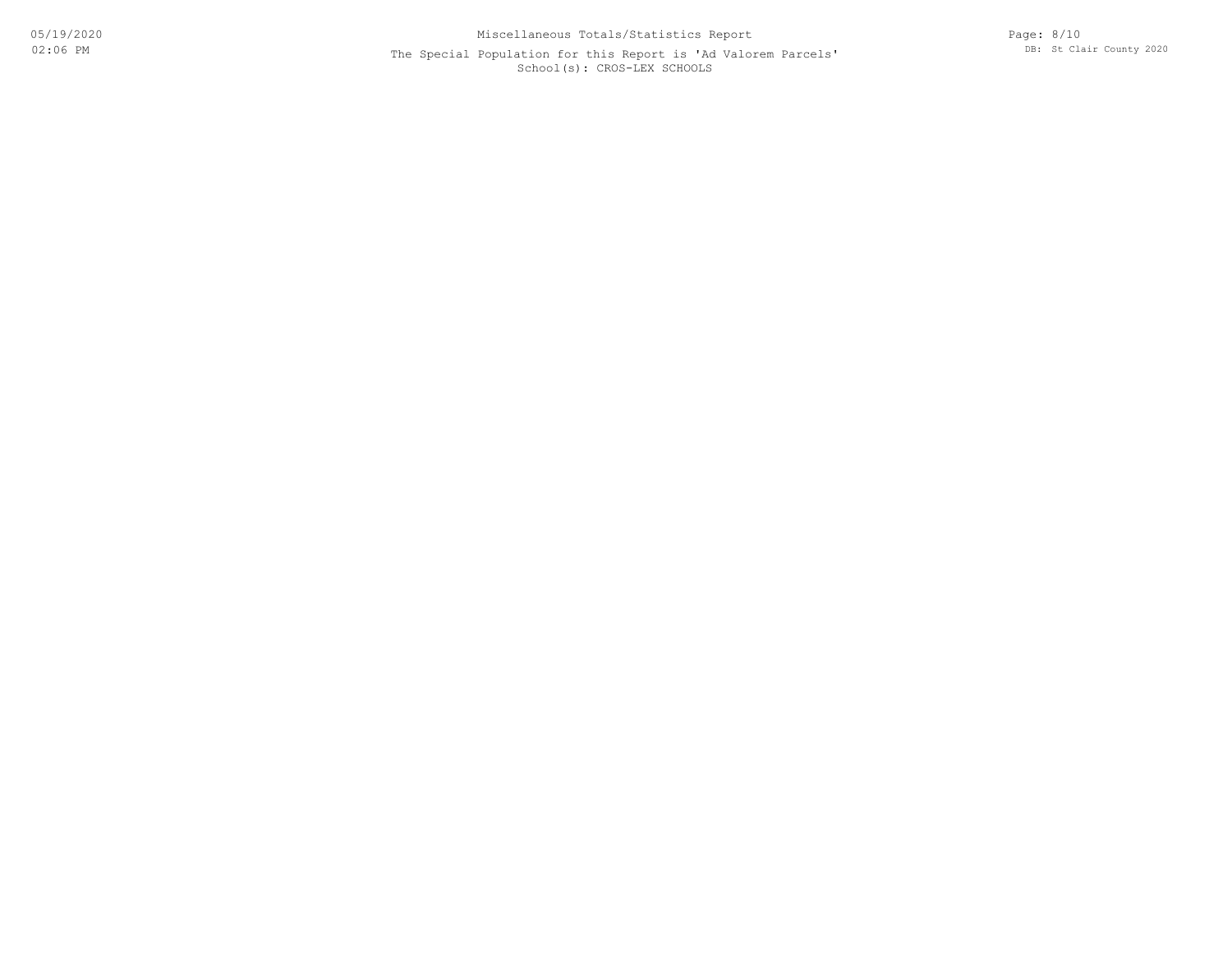<<<<< Top 20 Statistics >>>>>

| ***** Top 20 S.E.V.s<br>*****                              |                                                                                     |               |  |  |                    |                                          |
|------------------------------------------------------------|-------------------------------------------------------------------------------------|---------------|--|--|--------------------|------------------------------------------|
| 21-999-0023-000                                            | INTERNATIONAL TRANSMISSION CO                                                       |               |  |  | \$<br>\$           | 2,271,900                                |
| $21 - 999 - 0005 - 000$                                    | DTE ELECTRIC COMPANY                                                                |               |  |  |                    | 1,266,600                                |
| 11-999-0008-000                                            | DTE ELECTRIC COMPANY                                                                |               |  |  | \$                 | 873,900                                  |
| 11-190-0020-000                                            | SCHALLER DIANE M                                                                    | TRUST         |  |  | \$                 | 868,800                                  |
| 11-190-0037-001                                            | BHESANIA ZUBIN/LINDA                                                                |               |  |  |                    | 856,400                                  |
| 21-999-0008-000                                            | AMC-MID MICHIGAN MATERIALS                                                          |               |  |  | \$\$\$             | 810,000                                  |
| $11 - 760 - 0051 - 000$                                    | POSTILL DAVID P/LAURA                                                               |               |  |  |                    | 750,900                                  |
| 11-760-0050-000                                            | FOX, ROBERT E                                                                       |               |  |  | \$                 | 706,500                                  |
| 21-011-4001-000<br>11-190-0030-000                         | JBH FARMS LLC                                                                       |               |  |  | \$<br>\$           | 582,000                                  |
|                                                            | LUPO SANDRA                                                                         | TRUST         |  |  | \$                 | 564,200                                  |
| $21 - 006 - 3001 - 000$<br>$11 - 190 - 0035 - 000$         | AMC MID MICHIGAN MATERIALS LLC                                                      |               |  |  |                    | 547,200                                  |
| $21 - 004 - 4001 - 000$                                    | WOOD WILLIAM J, WOOD MAXINE<br>MC KEAND SCOTT J                                     |               |  |  | \$                 | 524,500                                  |
|                                                            | BRETTSCHNEIDER FRANK/CHERYL                                                         |               |  |  | \$                 | 518,300<br>441,800                       |
| 11-190-0050-000<br>$11 - 190 - 0023 - 000$                 | VITALE<br>TRUST                                                                     |               |  |  | \$\$\$\$\$         | 441,500                                  |
| 11-190-0028-000                                            | BARIBEAU DOUG/MARY KAY                                                              |               |  |  |                    | 436,500                                  |
| 11-190-0046-000                                            | STAPLETON                                                                           | TRUST         |  |  |                    | 430,600                                  |
| 21-008-1001-001                                            | AMC MID MICHIGAN MATERIALS LLC                                                      |               |  |  | \$                 | 424,000                                  |
| 11-190-0016-000                                            | VAITIEKAITIS ARUNAS/ALDONA                                                          |               |  |  | \$                 | 414,500                                  |
| 21-014-3001-000                                            | PETERS BROTHERS LLC                                                                 |               |  |  | Ś                  | 396,500                                  |
|                                                            |                                                                                     |               |  |  |                    |                                          |
|                                                            |                                                                                     |               |  |  |                    |                                          |
| Top 20 Taxable Values *****<br>$\star\star\star\star\star$ |                                                                                     |               |  |  |                    |                                          |
| 21-999-0023-000                                            | INTERNATIONAL TRANSMISSION CO                                                       |               |  |  | \$                 | 2,271,900                                |
| 21-999-0005-000                                            | DTE ELECTRIC COMPANY                                                                |               |  |  | \$                 | 1,266,600                                |
| 11-999-0008-000                                            | DTE ELECTRIC COMPANY                                                                |               |  |  |                    | 873,900                                  |
| 21-999-0008-000                                            | AMC-MID MICHIGAN MATERIALS                                                          |               |  |  | ななな                | 810,000                                  |
| 11-190-0037-001                                            | BHESANIA ZUBIN/LINDA                                                                |               |  |  |                    | 645,288                                  |
| 11-190-0020-000                                            | SCHALLER DIANE M                                                                    | TRUST         |  |  |                    | 619,468                                  |
| 11-760-0051-000                                            | POSTILL DAVID P/LAURA                                                               |               |  |  | \$\$\$\$\$\$\$\$\$ | 558,603                                  |
| 21-006-3001-000                                            | AMC MID MICHIGAN MATERIALS LLC                                                      |               |  |  |                    | 547,200                                  |
| $11 - 760 - 0050 - 000$                                    | FOX, ROBERT E                                                                       |               |  |  |                    | 520,543                                  |
| 21-011-4001-000                                            | JBH FARMS LLC                                                                       |               |  |  |                    | 447,766                                  |
| 11-190-0030-000                                            | LUPO SANDRA                                                                         | TRUST         |  |  |                    | 431,271                                  |
| 11-190-0046-000                                            | STAPLETON                                                                           | TRUST         |  |  |                    | 427,878                                  |
| 21-008-1001-001                                            | AMC MID MICHIGAN MATERIALS LLC                                                      |               |  |  | \$                 | 399,855                                  |
| 11-190-0035-000                                            | WOOD WILLIAM J, WOOD MAXINE                                                         |               |  |  | \$                 | 399,032                                  |
| $21 - 004 - 4001 - 000$                                    | MC KEAND SCOTT J                                                                    |               |  |  | \$                 | 387,610                                  |
| 11-760-0013-001                                            | CONARD RICHARD J/ELLEN K                                                            |               |  |  |                    | 377,100                                  |
| 11-320-0012-000<br>11-190-0028-000                         | SECORY KRISTYN E<br>BARIBEAU DOUG/MARY KAY                                          | TRUST         |  |  | \$\$\$             | 360,000<br>341,736                       |
| 11-190-0016-000                                            | VAITIEKAITIS ARUNAS/ALDONA                                                          |               |  |  | \$                 | 330,891                                  |
| 11-190-0050-000                                            | BRETTSCHNEIDER FRANK/CHERYL                                                         |               |  |  | Ś                  | 330,504                                  |
|                                                            |                                                                                     |               |  |  |                    |                                          |
|                                                            |                                                                                     |               |  |  |                    |                                          |
| Top 20 Owners by Taxable Value<br>*****                    |                                                                                     | $***$ * * * * |  |  |                    |                                          |
| INTERNATIONAL TRANSMISSION CO                              | has                                                                                 |               |  |  |                    | $2,271,900$ Taxable Value in 1 Parcel(s) |
| DTE ELECTRIC COMPANY                                       | has                                                                                 |               |  |  |                    | 2,209,600 Taxable Value in 3 Parcel(s)   |
| AMC MID MICHIGAN MATERIALS LLC                             | has                                                                                 |               |  |  |                    | 1,425,271 Taxable Value in 8 Parcel(s)   |
| JBH FARMS LLC                                              | has                                                                                 |               |  |  |                    | 1,043,661 Taxable Value in 8 Parcel(s)   |
| PETERS BROTHERS LLC                                        | has                                                                                 |               |  |  |                    | 894,022 Taxable Value in 12 Parcel(s)    |
| AMC-MID MICHIGAN MATERIALS                                 | 810,000 Taxable Value in 1 Parcel(s)<br>has<br>645,288 Taxable Value in 3 Parcel(s) |               |  |  |                    |                                          |
| BHESANIA ZUBIN/LINDA<br>SCHALLER DIANE M<br>TRUST          | has                                                                                 |               |  |  |                    |                                          |
| POSTILL DAVID P/LAURA                                      | 619,468 Taxable Value in 1 Parcel(s)<br>has<br>558,603 Taxable Value in 1 Parcel(s) |               |  |  |                    |                                          |
| FOX, ROBERT E                                              | has<br>has                                                                          |               |  |  |                    | 520,543 Taxable Value in 1 Parcel(s)     |
| LUPO SANDRA<br>TRUST                                       | has                                                                                 |               |  |  |                    | 445,845 Taxable Value in 3 Parcel(s)     |
| STAPLETON<br>TRUST                                         | has                                                                                 |               |  |  |                    | 427,878 Taxable Value in 1 Parcel(s)     |
| WOOD WILLIAM J, WOOD MAXINE                                | has                                                                                 |               |  |  |                    | 399,032 Taxable Value in 1 Parcel(s)     |
|                                                            |                                                                                     |               |  |  |                    |                                          |